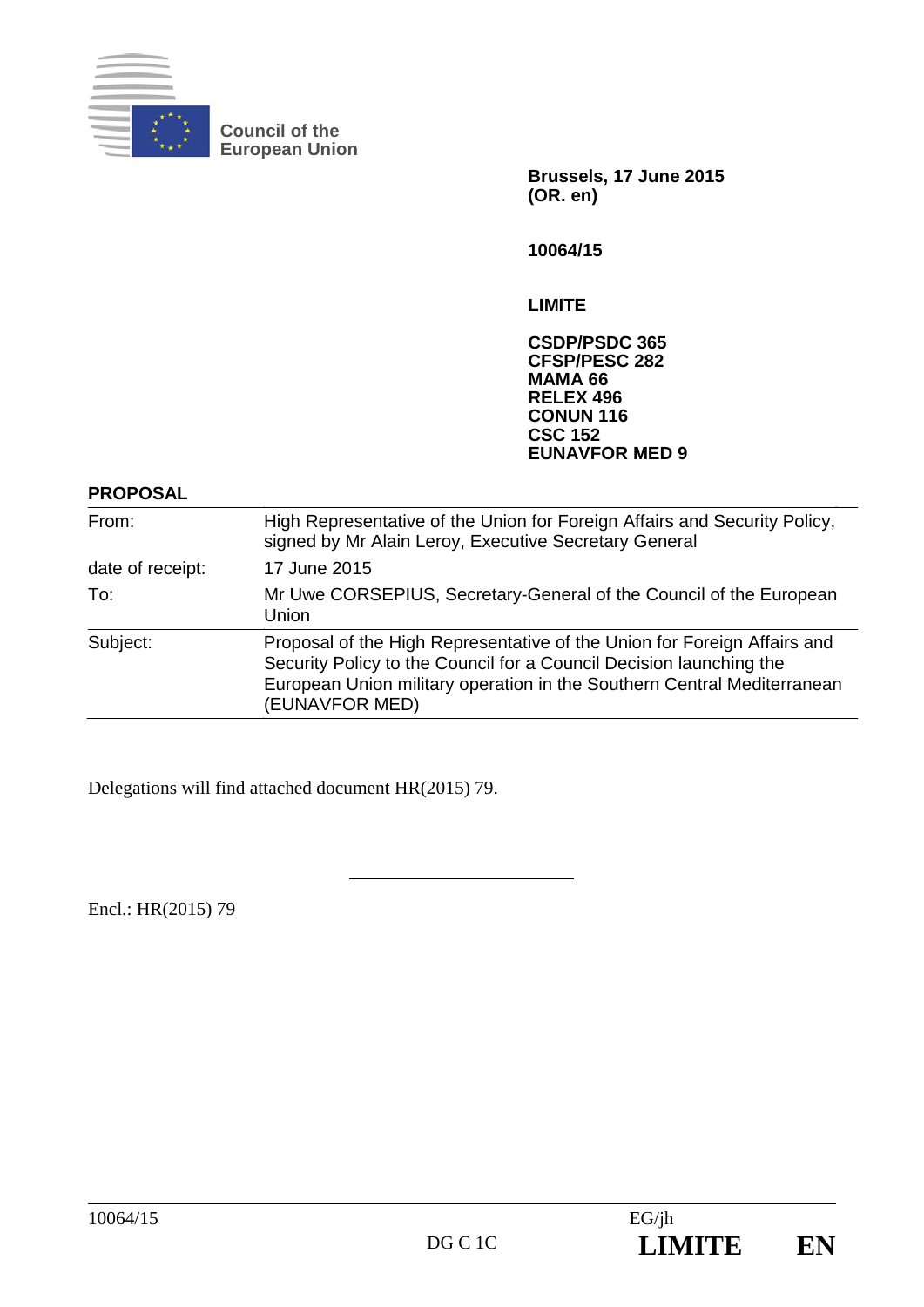

## EUROPEAN EXTERNAL ACTION SERVICE



GREFFE

### **Proposal of the High Representative of the Union for Foreign Affairs and Security Policy to the Council**

**of 16/06/2015** 

**for a Council Decision launching the European Union military operation in the Southern Central Mediterranean (EUNAVFOR MED)** 

**HR(2015) 79**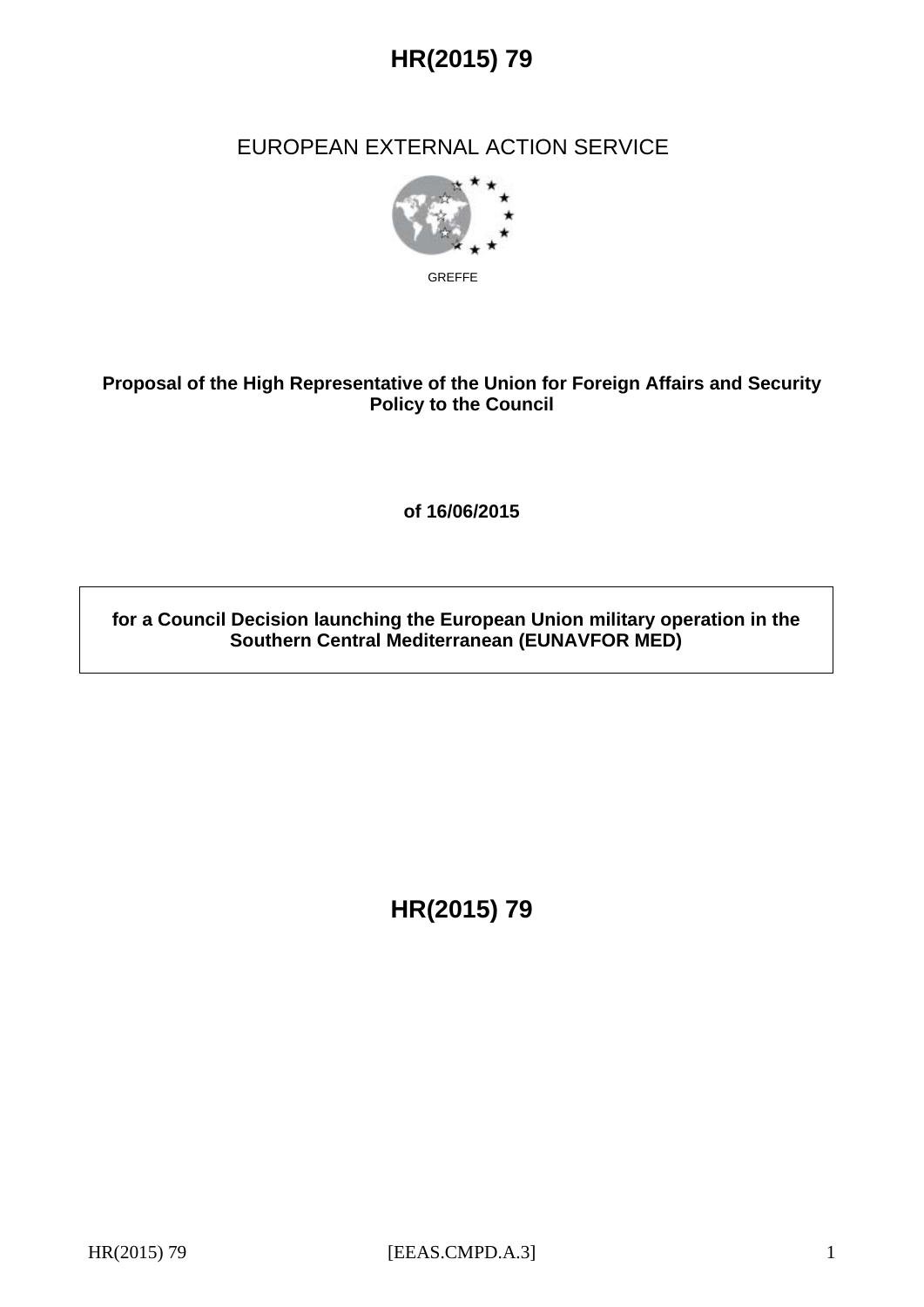# **HR(2015) 79**

#### **COUNCIL DECISION (CFSP) 2015/xxx**

#### **of xxx 2015**

## **launching the European Union military operation in the Southern Central Mediterranean (EUNAVFOR MED)**

#### THE COUNCIL OF THE EUROPEAN UNION,

Having regard to the Treaty on European Union, and in particular Articles 42(4) and 43(2) thereof,

Having regard to Council Decision (CFSP) 2015/778 of 18 May 2015 on a European Union military operation in the Southern Central Mediterranean (EUNAVFOR MED)<sup>1</sup>, and in particular Article 5 thereof,

Having regard to the proposal by the High Representative of the Union for Foreign Affairs and Security Policy,

Whereas:

(1) On 18 May 2015, the Council adopted Decision (CFSP) 2015/778 of 18 May 2015 on a European Union military operation in the Southern Central Mediterranean (EUNAVFOR MED).

(2) Following the recommendation of the Operation Commander, EUNAVFOR MED should be launched on xxx 2015.

(3) In accordance with Article 5 of the Protocol (No 22) on the position of Denmark annexed to the Treaty on the European Union and to the Treaty on the Functioning of the European Union, Denmark does not participate in the elaboration and implementation of decisions and actions of the Union which have defence implications. Consequently, Denmark is not participating in the adoption of this Decision, and is neither bound by it nor subject to its application,

 $\overline{a}$ 1

 OJ L 122, 19.5.2015, p. 31.